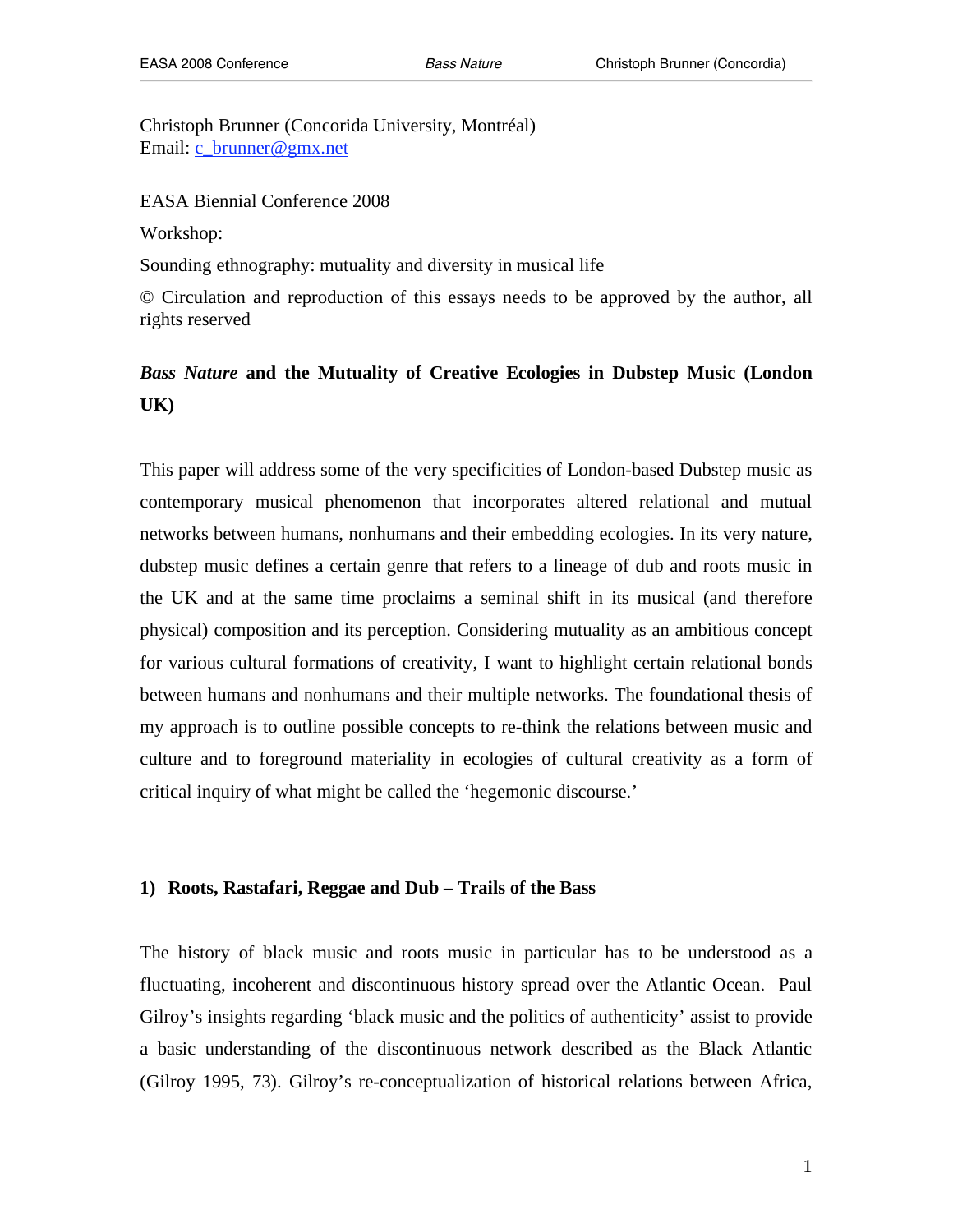America and Europe opposes any form of 'ethnic absolutism'. The Black Atlantic defines a field of 'explicitly transnational and intercultural' interchange that is not entirely Eurocentric nor Afrocentric but describes rather a constant fluctuation of cultural implements that criss-cross over the Atlantic Ocean (Gilroy 1995, 15). Historically, Gilroy points out the importance of the experience of slavery and oppression for the development of so-called 'slave music' and its very musical properties (1995, 74). He states: 'Music becomes vital at the point at which linguistic and semantic indeterminacy/polyphony arises amidst the protracted battle between masters, mistresses, and slaves' (Ibid.). Where Gilroy, following Derrida, sees a predominance of *logocentrism* in Western music, the emphasis of embodied communication through music emerges as a mode of resistance against the hegemonic linguist discourse. Hence, embodied subjectivity cannot be reduced to the 'cognitive' and the 'ethical'. Gilroy emphasises an anti-essential view on black cultural formations as not reducible to their 'original' or 'authentic' national or cultural realms. Nevertheless, for him the diasporic state still persists as ethical and political dynamic in the unfinished history of blacks in the modern world (1995, 80).

In the light of this altered view of black diasporic history one has to reconsider the very particularity of black music culture in the UK and especially the dialogue of dub-focused music between Jamaica and the UK. As part of huge diasporic movements from the West Indies to the UK, music and particularly reggae found its first conscious reception amongst white British working class youth in the 1970s (Eshun and George 2002: 102). Although this transcultural moment in history defines a seminal shift for new genres to emerge such as *ska* (and later *jungle*, *garage* and dubstep), the transformation of originally Caribbean-based reggae music and its re-appropriation for local political needs has been exercised since the early 50s (but only amongst black diasporic cultures in the UK). Once reggae ceased to signify an exclusively Jamaican style, it achieved a global status and form of expression what Gilroy calls 'pan-Caribbean culture' (1995, 82). At the same time the political climate evoked context-specific reformulations of the music to address the local struggle against state violence. Even though the early dialogues between music cultures with different ethnic backgrounds requires a critical analysis (which I cannot pursue in this paper), a foundation for future collaborations has been established.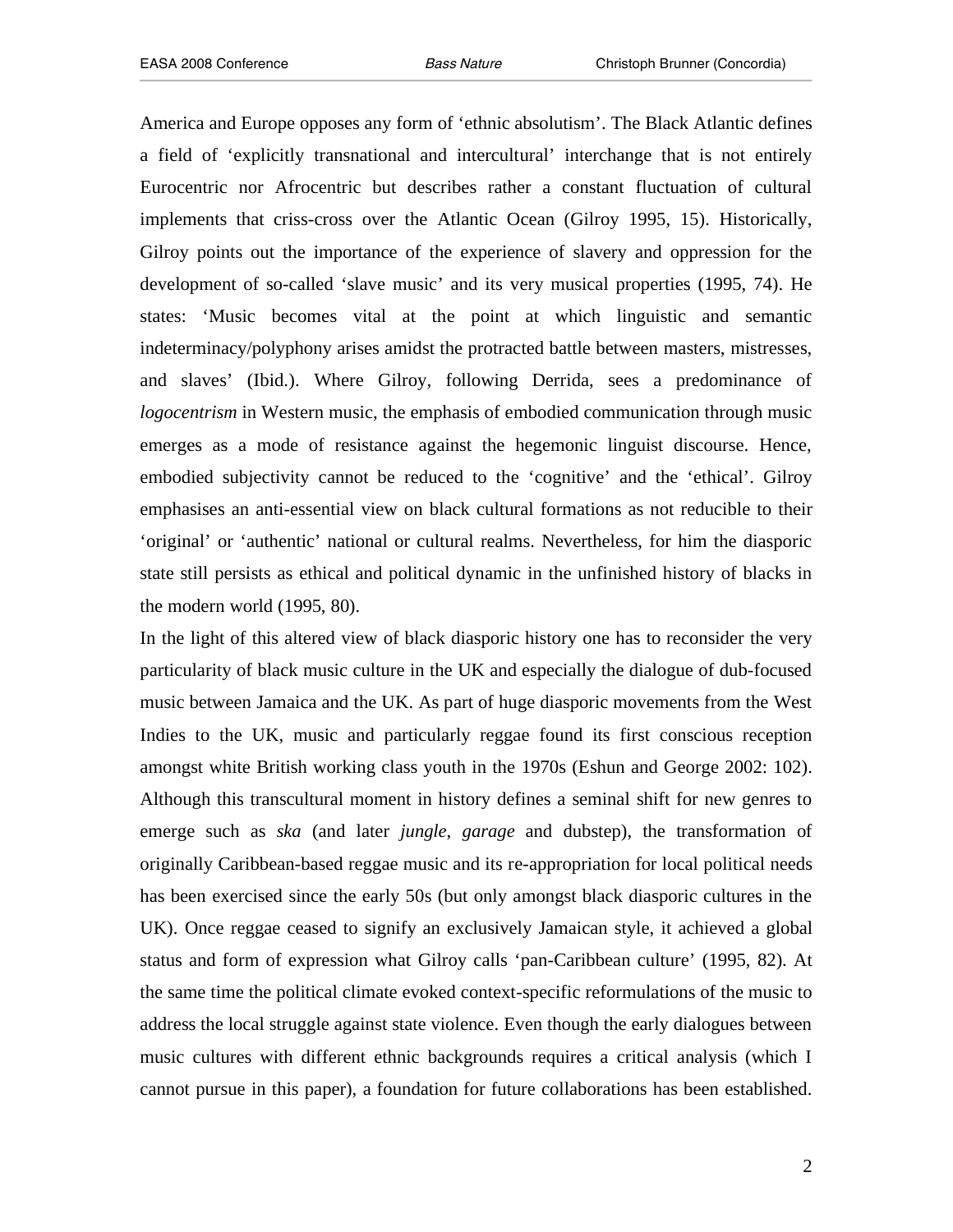One has to regard this ongoing lineage of musical creativity and their dialogues between cultures and technologies as a transatlantic and at the same time particularly British phenomenon. Dubstep definitively refers to this transcultural dialogue and outlines its latest formation.

The most important impact on dub music on the one hand dates back to Lee Perry's Black Ark Studio in Jamaica and on the other hand relies on the advent of low-budget electronic music technology. Perry developed from the mid 1970s onwards highly sophisticated techniques for electronic sound modulation and created the seminal genre of dub. This particular genre which first emerged as b-side remixes of famous reggae songs soon transformed itself into a crucial part of later called *dub*, signified by heightened reverb effects and low bass frequencies.

The arrival of low-budget music technology formed a significant turn in the mid 1980s. These technologies provided a new sound and drastically altered the relational bonds between humans and machines in popular electronic music cultures (Eshun/George 2002: 106). While Jamaican music reterritorialized British pop culture, black and white people celebrated from the late 1980s a strictly underground re-emergence of dub named Jungle (ibid). This underground sonic formation which Simon Reynolds named *hardcore continuum* can be traced into contemporary music genres. Dub with its explicit bass-lines became an integral and central part of the *hardcore continuum* and paved the way for contemporary styles such as drum and bass, garage, grime and dubstep. Music-cultural currents such as dub, jungle and dubstep are both part of the ongoing criss-crossing dialogues of the Black Atlantic and the continuous emergence of new technologies for the creation of electronic music.

#### **2)** *Bass Nature***, Physicality of Sound and Perception**

If Gilroy pointed out the hybridity of black atlantic diasporic formations, Goodman fosters these ideas further to highlight the relations between sound, technologies and their socio-cultural environments. For Goodman the foundation of dubstep music rests on both, Gilroy's Black Atlantaic as hybrid cultural constellation and Kodwo Eshun's rethinking of black diasporic music cultures in the light of technologies and alienation.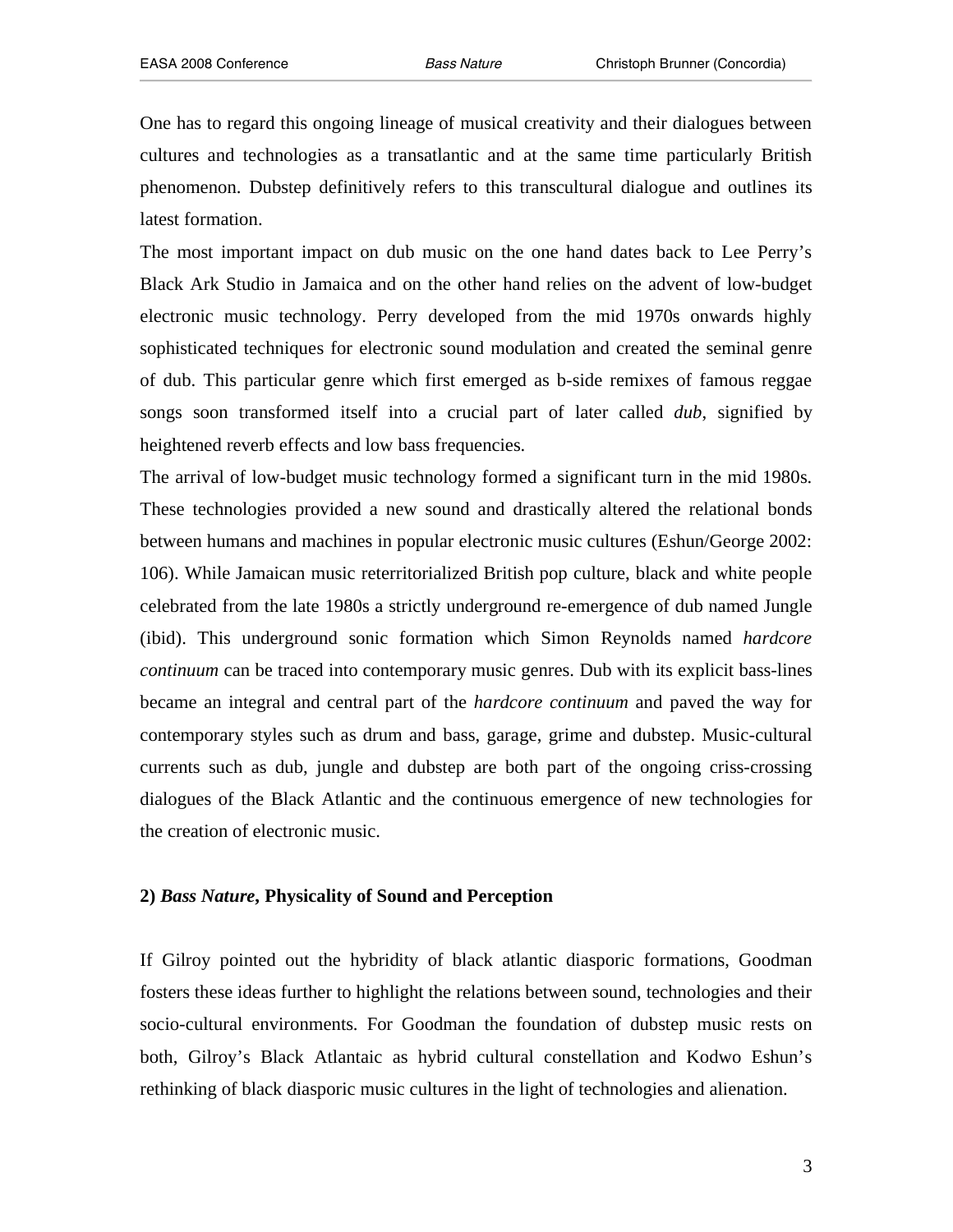Following Gilroy, Eshun positions contemporary music genres related to the Black Atlantic as discontinuous history of what he calls *AfroDiasporic Futursim*. By recalling musicians such as Sun Ra, George Clintion, Drexciya or Lee Perry, Eshun points out the imaginary realm of the future as the only place to be territorialized by black diasporic music cultures. For him the alliance between music technology and Black Atlantic cultures enables this particular AfroDiasporic Futursim. 'Afro-futurism (a term initially coined by Mark Dery) refers to African-American signification that appropriates images of advanced technology and alien and/or prosthetically enhanced (cyborg) futures' (Ken McLeod 2003: 341). This re-orientation alters the way we think about history and musical tradition. As Eshun states: 'Sonic Futurism doesn't locate you in tradition; instead it dislocates you from origins' (Eshun 1998: -001). In the light of Eshun's and Gilory's approach categories like black music fall through as overtly essentialist categories which do not regard the hybrid structure of dub music in this case. The significance of the rhythmic and physical structure of dub is now the centrepiece (and weapon) of dance music in a culture that defines new grounds of creation and perception. Consumer market sound technologies such as the Roland TB-303 or 808 and 909 formed part of a general reappropriation of technologies for the creation of music. Thinking in coherence with AfroDiasporic Futurism, Lee Perry and his Black Ark studio as well as

Kraftwerk, Sun Ra or John Cage all become part of a discontinuous shift in electronic music of which dubstep is one of the latest descendents.

The proximity between humans and machines comes to the fore in these formations and will therefore form a central point in my argument for new techniques in music ethnography with a particular focus on matter and materiality. Crucial for Goodman, Eshun and Gilroy are the physical properties of sound and their perception as well as the technological assemblages which enhance these cultural and sonic formations. Dubstep with its heavy sub-bass, perceived with the right soundsystem, evokes heavy physical responses. The surface of the skin becomes the secondary organ of perception (Eshun 2008), The sonic vibration not only enters our ear canals but also makes our bowels shake and our skin vibrate. The sensory part of musical experience has so far often been reduced to cognitive experience or to embodiment of sound through dance (Pini 1997). What I want to foster here is the physical and material structure of sound, which is far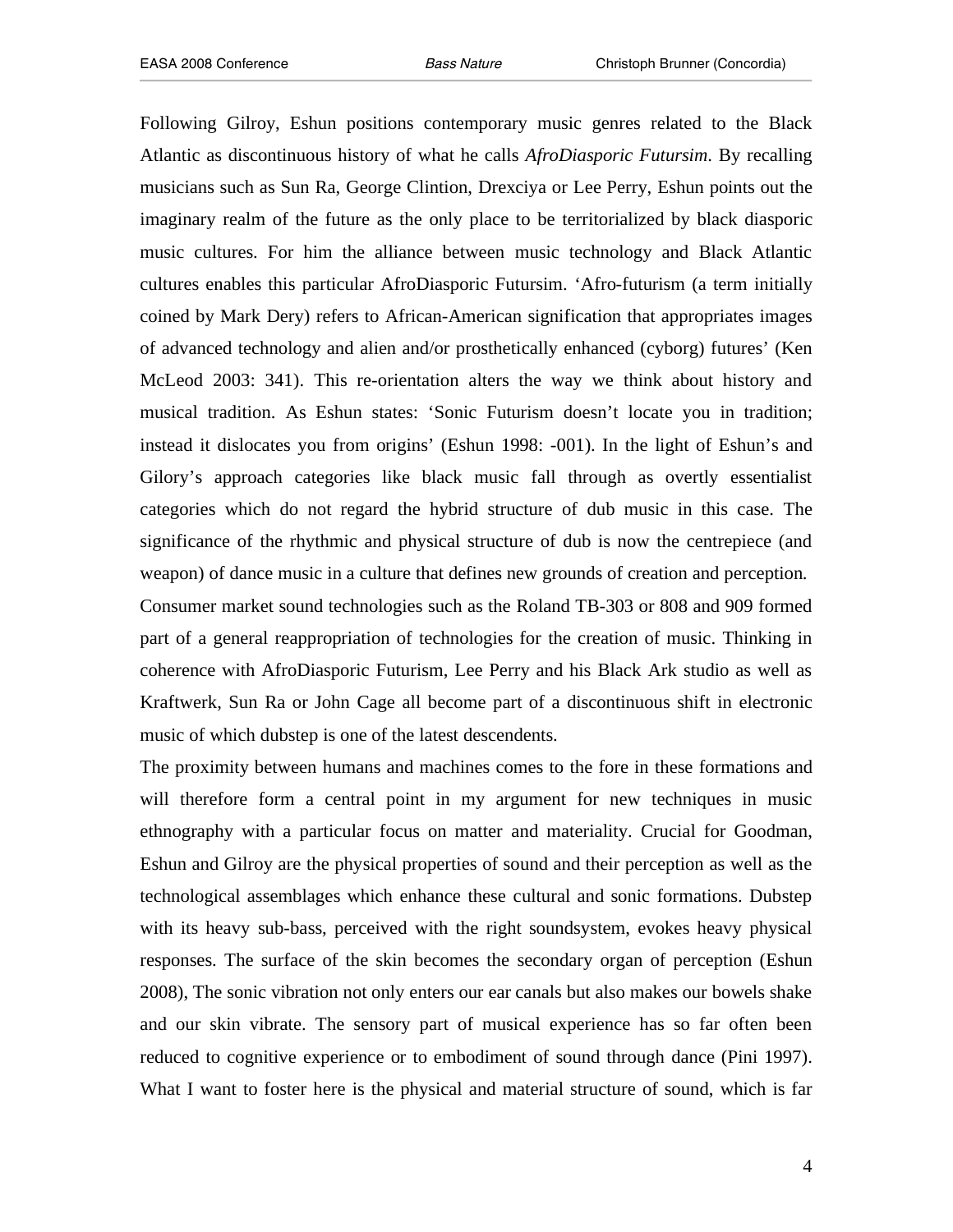from being only a transcendental force as often stated in Western music traditions. -- *before I go into notion of perception I will give you a musical example for further embodied understanding.*

Gilles Deleuze's writing on perception enables us to further understand the constantly discontinuous process of becoming in the sensational experience of perceiving music. In his analysis of Leibniz's theorem of monads and particularly the idea of the fold, Deleuze provides two different degrees of perception: microperceptions and macroperceptions (1993, 86). Without going to far into detail it is sufficient to understand microperceptions as the incipient potential for routes a percept might take. Macroperceptions are then the result of assembled microperceptions, 'our conscious, clear, and distinct apperceptions' (Ibid.). What Deleuze proposes here is a virtual potential as part of every percept. This virtual relay, between micro- and macroperceptions, points towards an emphasis of constant becoming in the process of perception. Deleuze calls the result of the assembling (differential) process of microperceotions to form a macroperception *singularity* (1993, 88). These singularities are the cultural entities we can perceive for example the colour green as differential relation between blue and yellow. The assemblages are always the combinatory processes between different bodies of humans and nonhumans.

Such a flow of singularities is expressed in Steve Goodmans concepts of *bass nature* and *speed tribes*. In his references to Eshun, Deleuze and Spinoza, Goodman re-formulates the unifying relay for music cultures through speed, perception and sensation. According to Goodman *speed tribes* are 'micro-cultures' attached to a specific sound and *speed* (2004, 140). For him as much as for Eshun, the combinatory structure of electronic music as alliances between humans and machines creates so called *Futurerythmachines*. In Eshun's words: 'Atlantic Futurism is always building *Futurythmachines*, sensory technologies, instruments which renovate perception, which synthesize new states of mind' (Eshun 1998, 012). Dubstep as a potential 'micro-scene' is orientated around the 'hardcore continuum', the polyrhythmic attacks on the audio metric (the looped bpm metric of the Breakbeat). The sensational force in the perception of polyrythmic music structures creates a link to Deleuze's microperceptions as endless intensities of affects, which form constantly new singularities experienced through perception and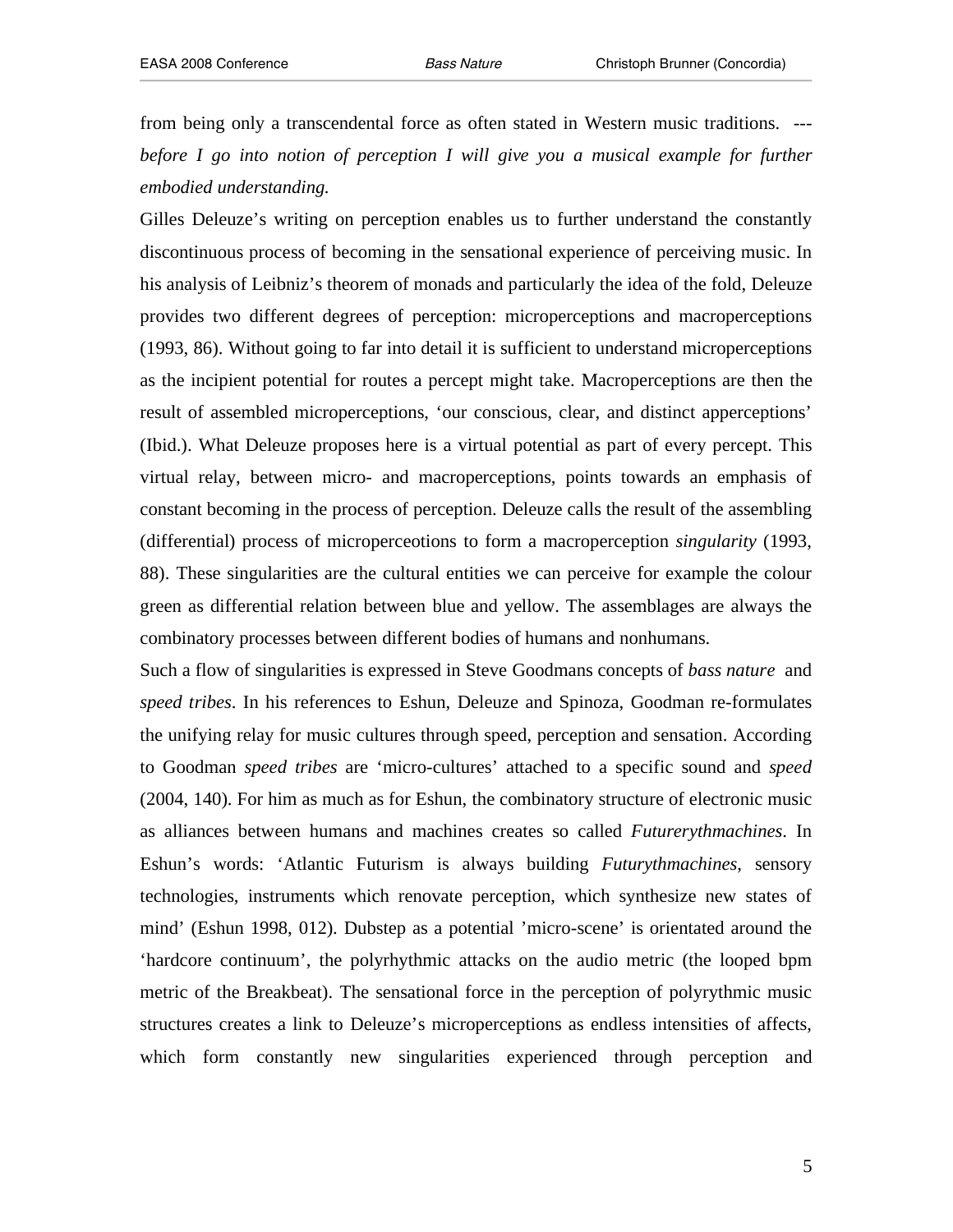materializing creative ecologies, e.g. the underground club, a vinyl record, flyers, a pirate radio station, mix-tapes, etc.

Goodman combines Eshun's analysis of the materiality and the matter of music with the social realm of *speed tribes* (2004, 141). In doing so, he pursues the project of *affective sonic sociality* (ibid.). In a similar manner like Gilroy and Eshun, Goodman sees the rhythmic structures of dance music as a key component of this concept: 'The rhythmachine possessing these collective bodies occupies a virtual plane, an acoustic cyberspace more or less continuous with vibrations of sonic matter' (ibid.). *Bass* in its low frequency sub-form constitutes this sonic matter and the polyrythmic design of the music enhances multiple routes of embodied perception. The physicality of the bass becomes an inevitable sensory effect beyond the visual and therefore disembodied perception of the eye (ibid.). Goodman's notion of *bass nature* defines what I would term (media) ecology of a *speed tribe*. Goodman's use of *speed* as the relay between music and cultures relates to Spinoza's understanding of nature. For Spinoza, nature encompasses both the natural and the artificial. Mind and body are the same substance under different aspects: 'All bodies are either in motion or at rest' and 'each single body can move at varying speeds. […] Bodies are distinguished from one another in respect of motion and rest, quickness and slowness' (Goodman 2004, 143). The distinguishing instance that defines a 'micro-culture' or *speed tribe* expresses itself through the motion and rest of bodies, whereas bodies can be human and nonhuman entities. A music culture develops as an assemblages of embodied perceptions which produce and re-produce multiple singularities. In this continuous flux of movement *bass nature* forms itself not as closed entity but appears as a collective through 'rhythmic consistency and affective potential' (2002, 145). Bodies are in constant relational constellation and shape the actualization of virtual potentials (microperceptions). The distinguishing element in this AfroFuturist *bass nature* is the close and necessary relation between humans and nonhumans. Without an opening towards the agency of matter and technology the analysis of such music cultures remains overtly simplistic and anthropocentric.

### **3) Ecology of Practices and Material Agencies**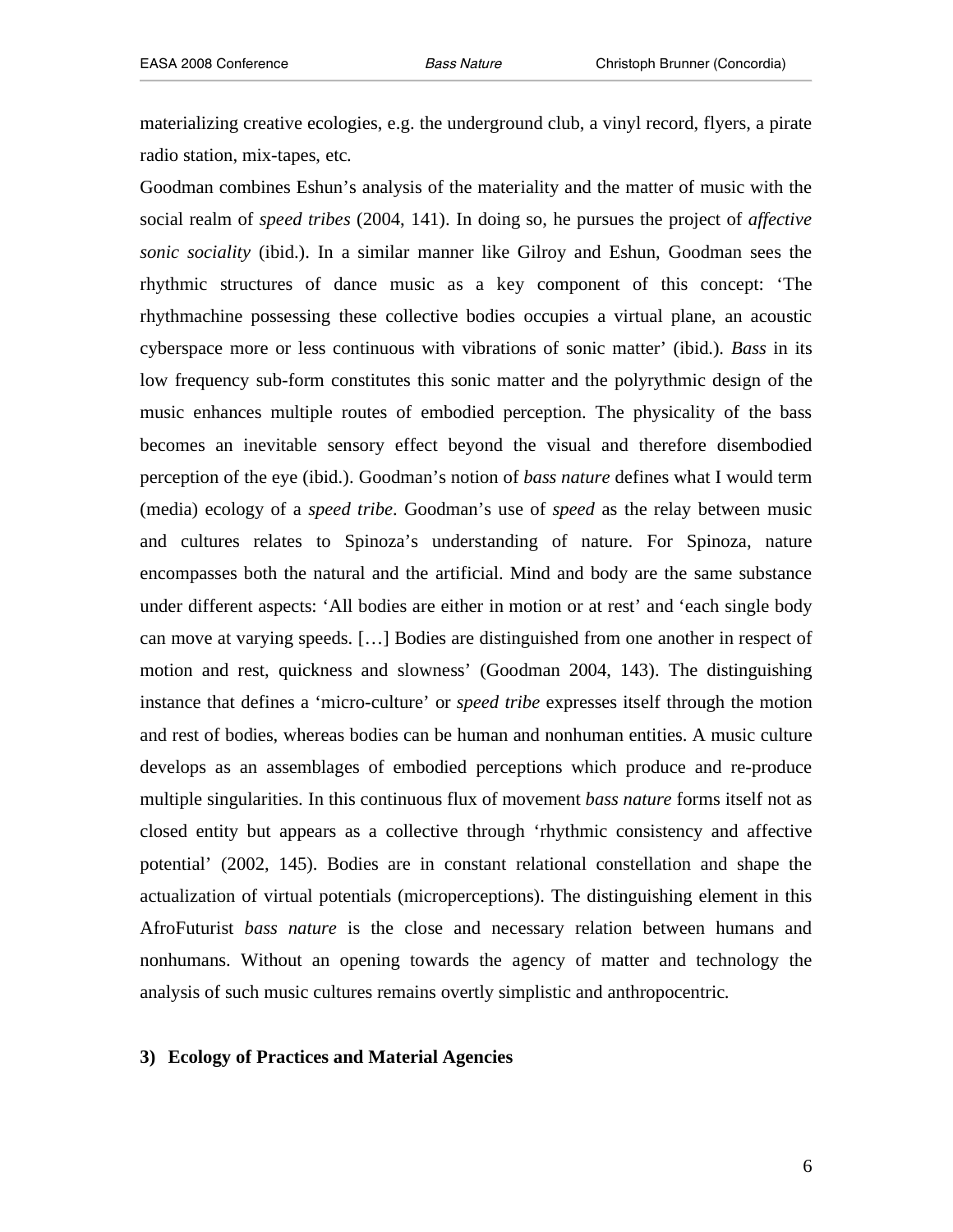To provide concrete ideas considering the conceptual framework of *bass nature* and AfroFutirsit music cultures in the *affective sonic sociality* of Dubstep I want to highlight conceptual tools to approach the agency of matter in music cultures.

Matthew Fuller in his writing particularly emphasises the *affective tonality* evoked trough material assemblages in the media ecology of pirate radio in London. To create such micro-cultures and their affective and activist force, technologies become an integral and constantly shaping part of such cultures. For Fuller media ecologies are closely linked to the material ground they are embedded in. But slightly different form McLuhan's notion "the medium is the message" Fuller in regard to Deleuze and Guattari directly emphasises the material grounding of such ecologies as a set of self-organizing processes (2005, 17). Taken from Deleuze and Guattari media ecologies emerge as a form of so called machinic phylum: "The machinic phylum is a materiality, natural or artificial, and both simultaneously; it is matter in movement, in flux, in variation, matter as a conveyor of singularities and traits of expression (Deleuze and Guattari, 1988, 409). Thus, pirate radio as a relational network of multiple molecular instances creates singularities, which are perceived and materialized through such media ecologies. The instant dialogue between materialities brings-forth the cultural 'realities' we engage in as scholars. The immanence which such a force towards materialization expresses is experienced by diverse and mutual networks between humans and nonhumans. As already described earlier with the emphasis on the close relation between Black Atlantic music cultures and electronic music technologies in the media ecology of dubstep, the plethora of crisscrossing alliances enables the emergence of *speed tribes,* or molecular music cultures. These assemblages can be expressed through the endless networks of records, labels, pirate radio stations, underground parties, SMS information-flows and data-exchanges, internet-forums, etc. In other words, music cultures are not only composed of humans, places and technologies, but it is the very dialogue between these different material states that produce together these micro- or molecular cultures and their potential for resistance, activism, and subversion.

Goodman's notion of a *bass nature* describes such a media ecology where mutual and diverse interactions between humans and nonhumans form micro-cultural and micropolitical currents with an emphasis on the material grounding of music cultures. In such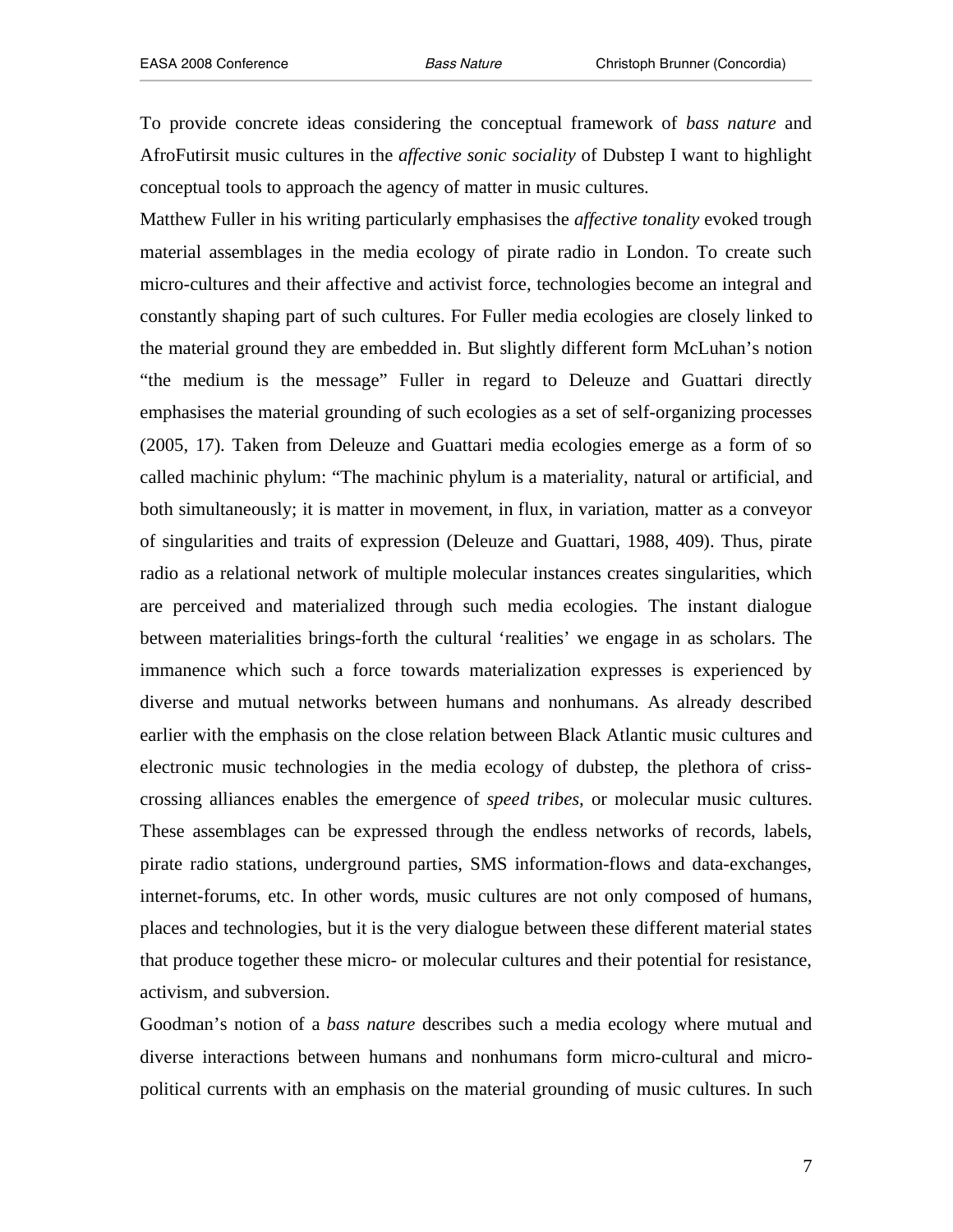cultures music is taking over in its own regard and navigates as viral continuum through these ecologies. Gilbert Simondon in his PhD-dissertation *Le mode d'existence des objets techniques* coins the term of *technical individualization*. By distancing himself from Heidegger's romantic assault against the technical object as "enframing" (Gestell), Simondon offers a relational perspective between humans and nonhumans in the form of what he calls the *associated milieu* (Simondon 2008, 207). "The associated milieu is both technical and natural … and self-conditioning in its function" (Ibid.). Technical individualization is therefore part of the process of the emergence of technical objects through the dialogue between matter and thought. In other words, music cultures such as dubstep, have to be regarded in their relational constant becoming in the dialogue between humans, spaces, technologies, adjacent cultures, nations, and so forth, i.e. they have to be perceived as ecologies. The associated milieu enables matter to become form from a basic ground or matter. The potentiality to emerge as a singularity is based on the virtual potentiality as becoming process before form takes its actual place. Dubstep in its machinic concept evokes an emphasis on sensation and embodied perception through its media ecology and the foregrounded physical aspects. The materiality of embodied perception formulates the relational bringing-forth of such a media ecology. A cultural formation in the light of media ecology therefore includes the dialogue between humans and nonhumans and at the same time regards the endless potentiality of becoming. *Bass nature* creates such an ecology through creation, perception and shared experiences of mutuality evoked by these processes.

I want to conclude my exploration into material aspects of the *bass nature* of dubstep music with a methodological remark on cultural practices taken from Isabelle Stengers' writing. For Stengers an *ecology of practice* defines the "demand that no practice would be defined as 'like any other'" and that "approaching a practice means approaching it as it diverges" (Stengers 2005, 183). Thinking in her terms an ecology of practices becomes a tool for "thinking what is happening" (2005, 184). Through the engagement with our objects of research we try to work on with this tool, we constantly shape the processes of the researched ecology and the processes itself shape our ways of thinking. We have to realize that we do not choose a tool of thought or a methodology but the tool becomes in a mutual relational process of engagement with the surrounding ecology. A music culture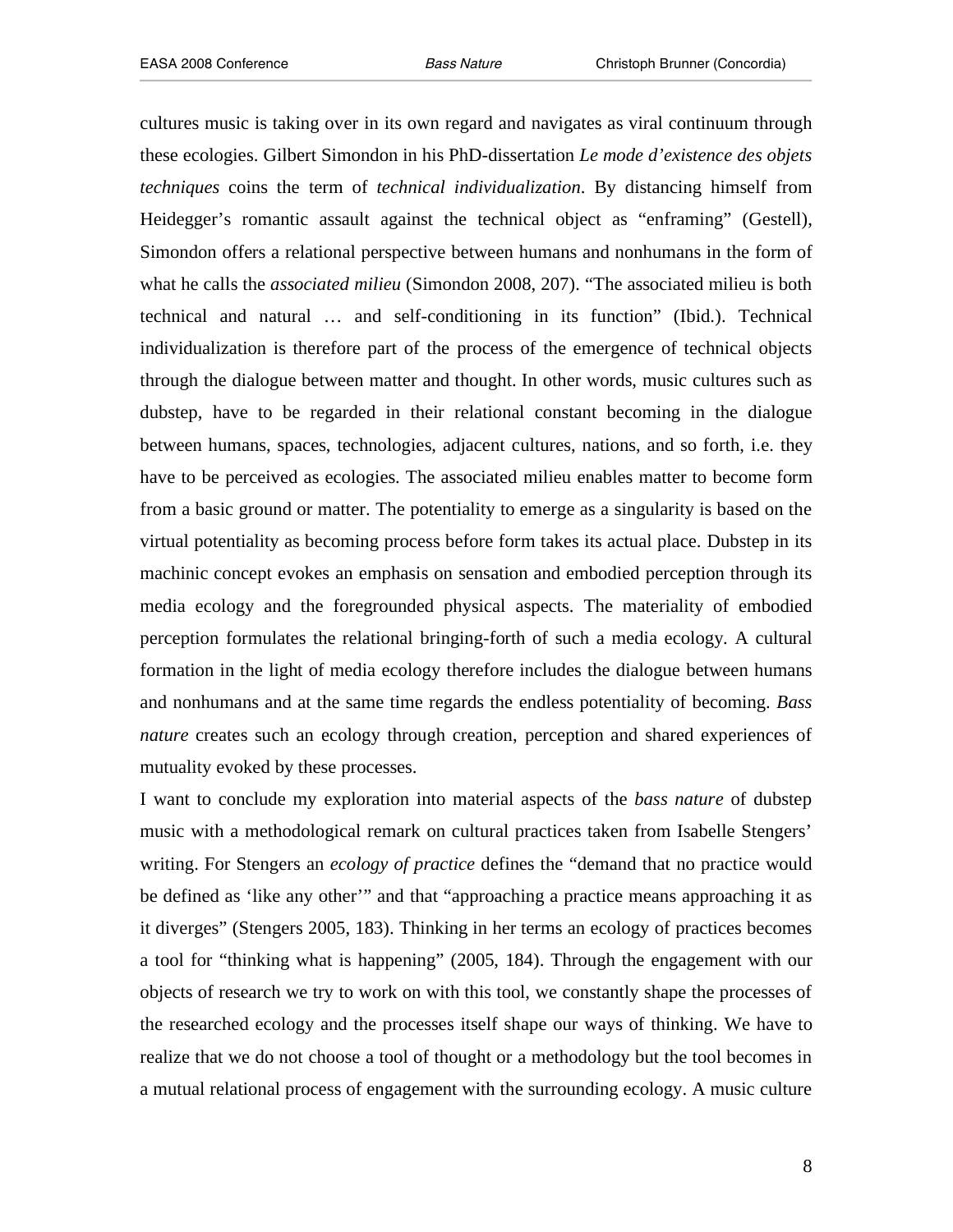like any other cultural formation should therefore be looked at as being in constant movement and in progress.

In the light of media ecologies, ecology of practice and technical individualization, dubstep music as a cultural phenomenon emerges as a constantly shifting hybrid between humans and nonhumans where *speed*, or rather the movement between motion and rest, forms the continuous singularity. The media ecology and its micro-political potential shifts constantly and manifests itself in various assemblages of intensities, as being perceived, actualized and modified. Mutuality might therefore be a way of engaging with these hybrid constellations to mediate between the multiple assembling entities music ecologies are composed of.